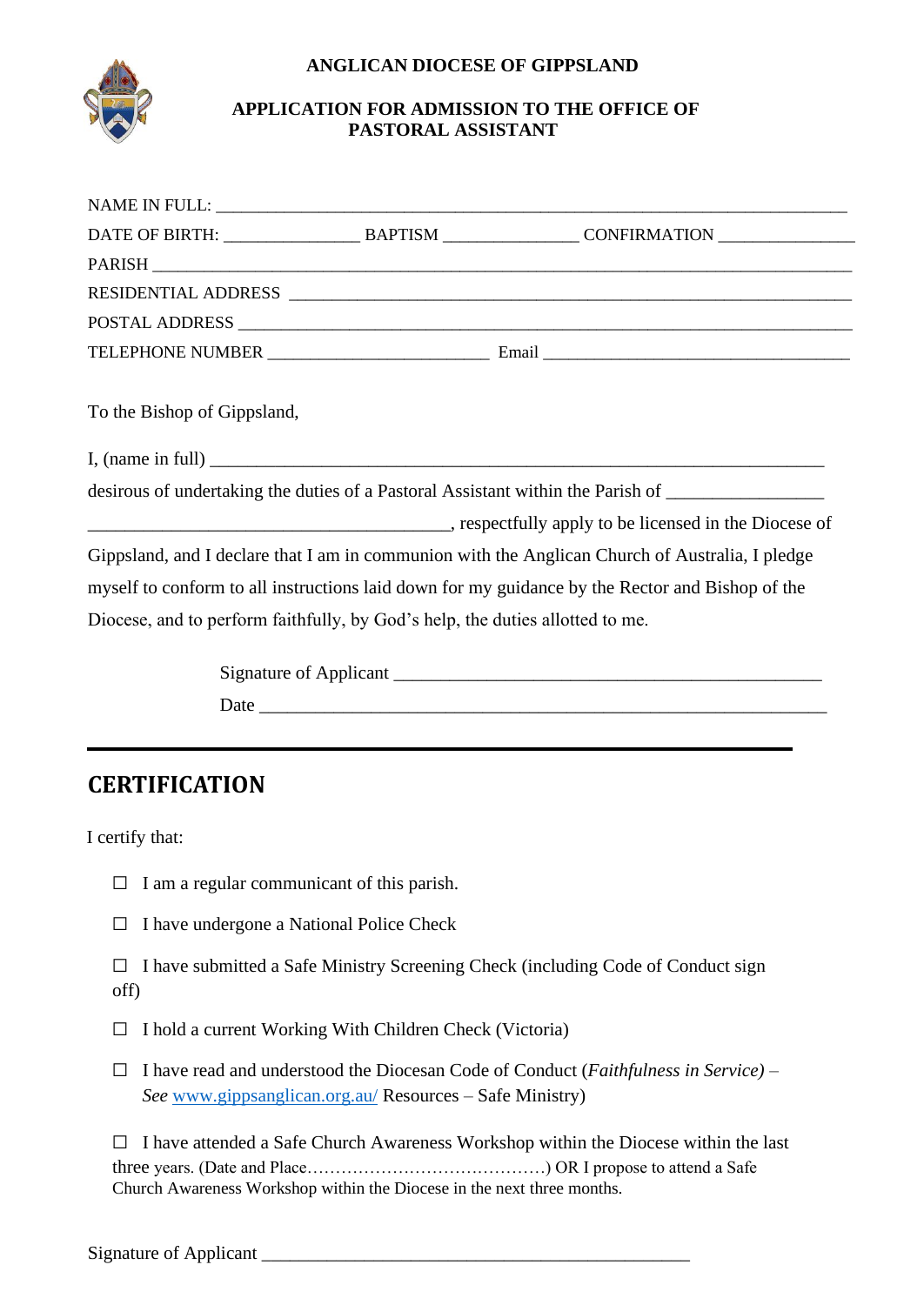## **CERTIFICATE OF CLERGYPERSON**

|                | Minister of the Parish of                                                                                                                                 |
|----------------|-----------------------------------------------------------------------------------------------------------------------------------------------------------|
|                | desire to recommend Mr/Mrs/Miss/Dr                                                                                                                        |
|                | whose signature appears whose signature appears                                                                                                           |
|                |                                                                                                                                                           |
|                | and am willing and desirous of appointing him/her to that office.                                                                                         |
|                | I certify that I have made due enquiry and have the unanimous support of the Parish Council.                                                              |
|                |                                                                                                                                                           |
|                |                                                                                                                                                           |
|                | ANGLICAN DIOCESE OF GIPPSLAND                                                                                                                             |
|                | PASTORAL ASSISTANTS INFORMATION                                                                                                                           |
|                | This information is Confidential, and accessible only by the Bishop, The Registrar, the Rector<br>making his or her certification and the Registry Staff. |
|                |                                                                                                                                                           |
| <b>Address</b> |                                                                                                                                                           |
| Parish of      |                                                                                                                                                           |
|                |                                                                                                                                                           |
|                |                                                                                                                                                           |
|                |                                                                                                                                                           |
|                | Parish Council Consent Given: Yes / No Parish Council meeting date : ___________                                                                          |
|                |                                                                                                                                                           |
|                |                                                                                                                                                           |

\_\_\_\_\_\_\_\_\_\_\_\_\_\_\_\_\_\_\_\_\_\_\_\_\_\_\_\_\_\_\_\_\_\_\_\_\_\_\_\_\_\_\_\_\_\_\_\_\_\_\_\_\_\_\_\_\_\_\_\_\_\_\_\_\_\_\_\_\_\_\_\_\_\_\_\_\_\_\_\_\_\_